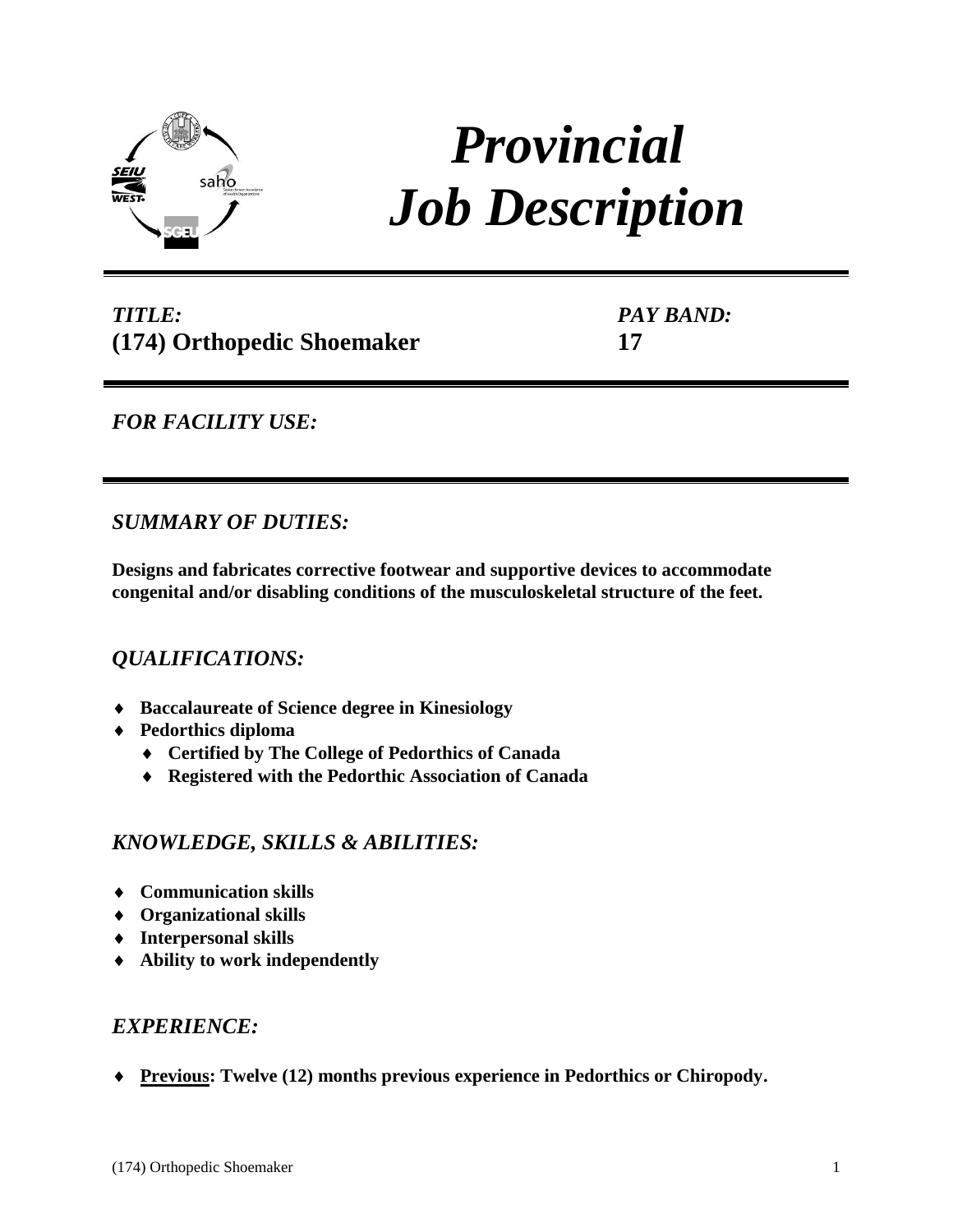## *KEY ACTIVITIES:*

#### **A. Fabrication / Manufacturing**

- **Creates a mold of the foot through casting; designs and builds forms from the cast.**
- **Designs and builds inserts and counters.**
- **Builds footwear; designs patterns for uppers, cuts out and sews uppers, fits client/patient/resident with finished footwear.**
- **Repairs footwear.**
- **Modifies off-the-shelf footwear with flares, wedges or raises.**

#### **B. Client / Patient / Resident Assessment**

 **Assists physician with client/patient/resident assessment and recommends corrective measures.**

#### **C. Inventory**

- **Liaises with suppliers regarding new products.**
- **Maintains inventory.**

#### **D. Clerical**

- **Completes work orders.**
- **Documents services provided for each client/patient/resident.**
- **Maintains filing system.**

#### **E. Equipment Maintenance**

**Cleans, greases, sharpens and calibrates equipment.**